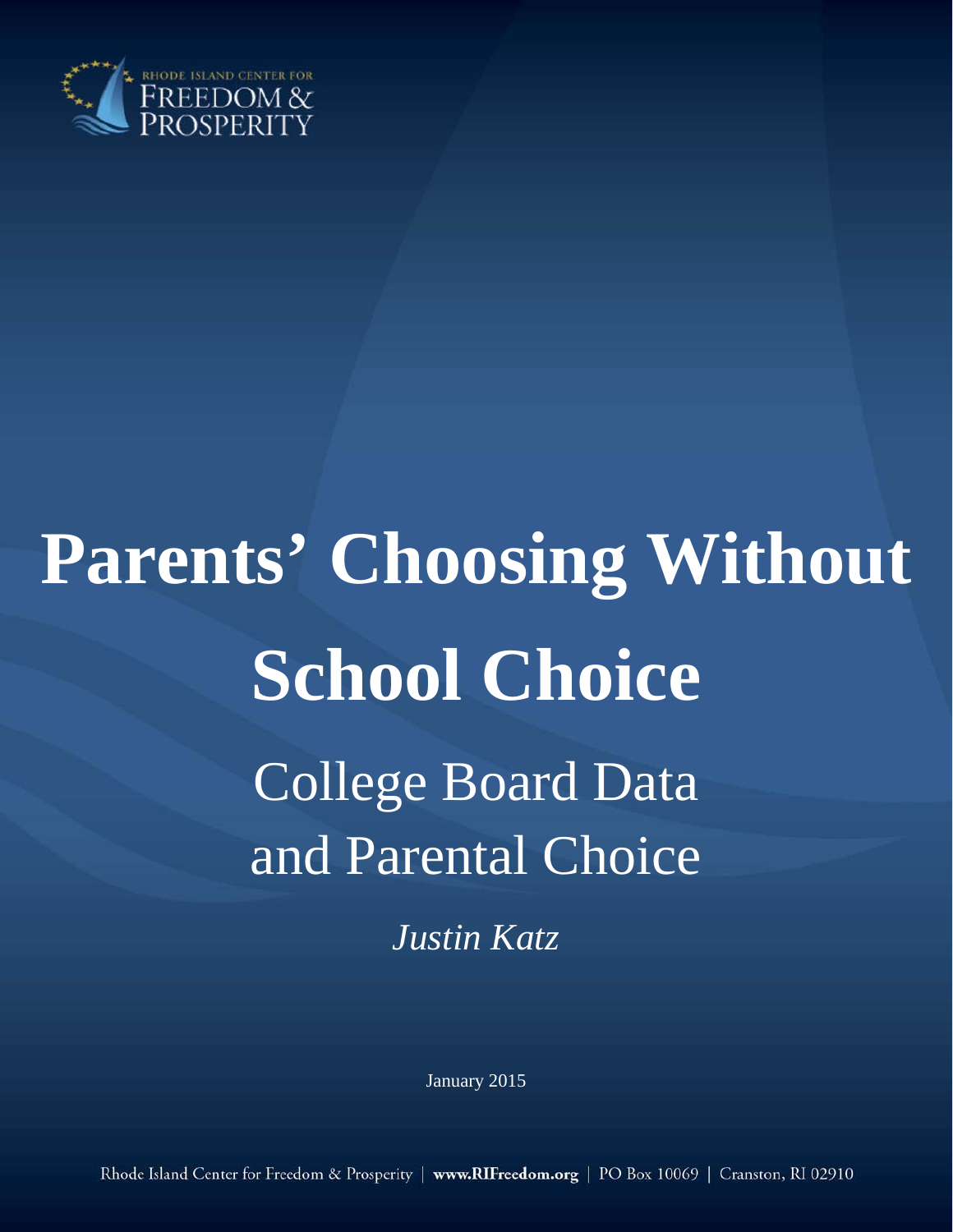

## SUMMARY

Rhode Islanders want school choice. They prove it answering polls, and they prove it in their behavior.

- Strong majorities of 56% and higher favor policies that allow parents to choose schools other than regular public district schools.
- When asked what type of schools they would pick if they had a choice, 68% named something other than a district school.
- Among states in which a majority of students take the SATs, RI was second in the number of SAT-taking students in private schools, and first in the number attending religiously affiliated schools, which tend to be less expensive.
- Looking at SAT scores, RI public school students perform worse than the average for highparticipation states, while private school students perform as well as or slightly higher than the average for such schools, which is significantly higher than the average for public schools.

## POLL: RHODE ISLAND WANTS SCHOOL CHOICE

On October 29, 2013, the Friedman Foundation for Educational Choice released the results of a poll that it conducted in cooperation with the Rhode Island Center for Freedom and Prosperity, gauging Rhode Islanders' interest in policy reforms to increase families' ability to choose the schools to which they send their children.<sup>1</sup> The Center also released a report analyzing the poll and addressing six common myths about school choice.<sup>2</sup>

Rhode Islanders are highly supportive of school choice. The interviewer explained each reform, and:

*Given the opportunity, 54% would send their children to private schools, the highest such result anywhere that Friedman has asked the question.* 

- 62% said they favor charter schools, which were explained as "public schools that have more control over their own budget, staff, and curriculum, and are exempt from many existing public school regulations."
- 57% said they favor "tax-credit scholarship systems" that "give tax credits to individuals and businesses if they contribute money to nonprofit organizations that distribute private school scholarships."
- 56% said they favor school voucher systems that redirect "tax dollars currently allocated to a school district" to allow "parents the option of sending their child to the school of their choice, whether that school is public or private, including both religious and non-religious schools."

Given this high level of support for educational alternatives, it isn't surprising that Rhode Islanders express dissatisfaction with and pessimism about their state's public schools. However, the degree to which they have those feelings is eye opening:

- 60% of all Rhode Islanders rate the state's public schools as only "fair" or "poor."
- 60% of Rhode Islanders with school-age children say that the public schools are "on the wrong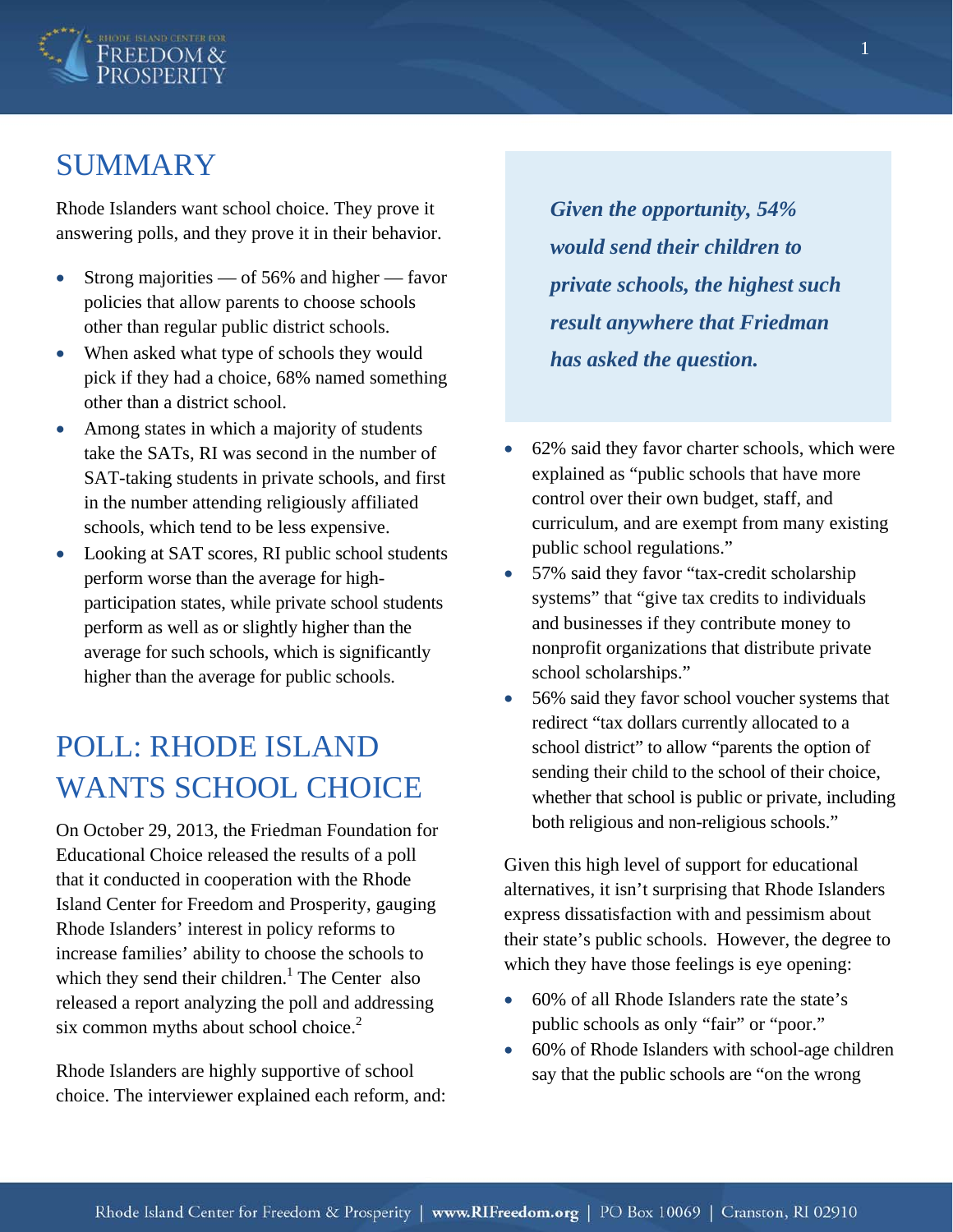

track," the highest such result in any of the 20 states in which Friedman asked the question.

• 54% of Rhode Islanders would choose to send their children to private schools, if given the opportunity, again the highest among the 21 states in which Friedman asked the question, and 68% would choose private schools, home schooling, or charter schools.<sup>3</sup>

Within a week of the poll's release, nationally known school choice opponent Diane Ravitch responded on her blog, citing isolated examples across the country that support for school choice is not universally strong in every context.<sup>4</sup> As easily dismissed as Ravitch's response is, $5$  it does indicate a need to find corroborating evidence of the poll's results.

## RHODE ISLAND'S UNIQUE SCHOOL MAKEUP

#### College Board Data

One place to look for such evidence is within the data that the College Board releases annually about the students who've taken SAT tests within the past year.<sup>6</sup> Among the demographic data on which the College Board reports is a state-by-state tally of testtakers by the types of schools that they're attending:

- Public
- Private, religiously affiliated
- Private, independent
- Other or unknown

The Center looked at data from the 23 states in which at least 50% of high school students take the  $SATs.<sup>7</sup>$ This narrowing of states is necessary because in states in which taking the SATs is not part of most students' high school careers, the students who actually take the test are self-selecting — mainly including those who are college bound and targeting competitive colleges. Among these 23 states, Rhode Island's participation rate is almost exactly average, so to the extent that the percentage of students taking the test corresponds with other results, one would expect them to be average, as well. $8^{\circ}$ 

The chart below shows RI's school-type breakout versus the average for the 23 states under examination.

## **Schools Attended by SAT-Taking Students**

*Among the 23 states in which 50% or more of students take the SATs, RI has the most in religiously affiliated private schools.*

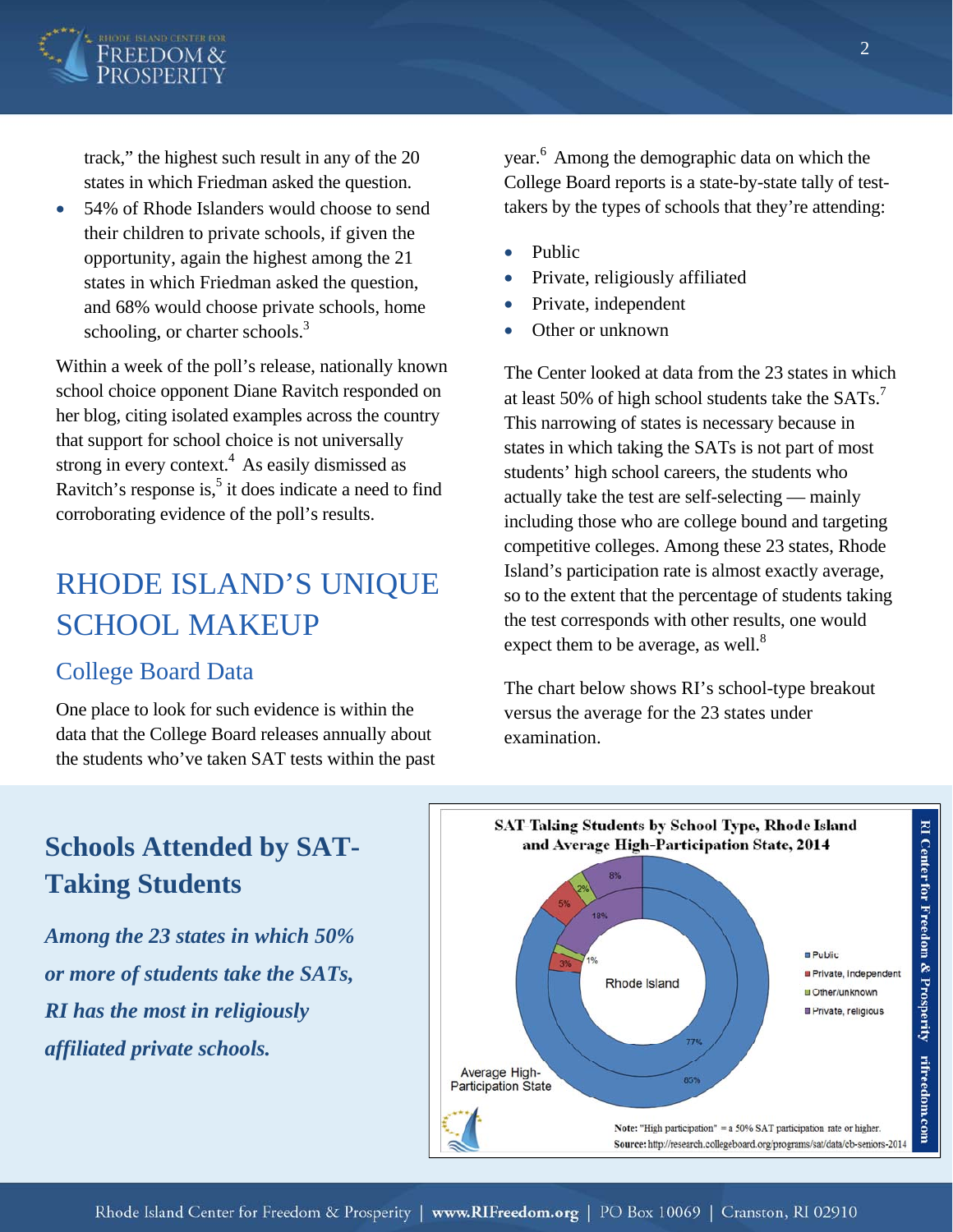

### Rhode Island's Lead in Religiously Affiliated Schools

Rhode Island is second, after Hawaii, in the number of SAT-taking students who are *not* in public schools. However, RI is number 1 by a large margin in the percentage of students in religiously affiliated private schools. When it comes to independent (nonreligious) private schools, Rhode Island is in the middle of the pack, ranking  $14<sup>th</sup>$  of the 23.

An initial response to this finding might be that Rhode Island is known as "the most Catholic state," explaining greater attendance at that Church's schools. While it's possible that the Roman Catholic Church has a greater propensity toward operating schools than other religious groups that dominate in other states, that explanation seems unlikely to account for the large difference.

Only 5% of respondents to the Friedman poll cited "morals/values/ethics" as the most important reason for choosing a school. Moreover, while Rhode Island and New England are more Catholic than the rest of the country, they are also less religious.<sup>9</sup>

### SAT Results of Rhode Island Religious School Students

If RI parents were utilizing religiously affiliated private schools more often than parents in other states because they are more religious, one might expect that to affect the schools' comparative SAT scores. The more the private school population matches the public, demographically, the more its SAT results might be expected to do the same. $^{10}$ 

As the chart below illustrates, that is not the case. Both types of private schools in Rhode Island rank near the middle for math SAT scores among the 23 states — at  $11<sup>th</sup>$  for religious and  $15<sup>th</sup>$  for independent — while Rhode Island public schools rank closer to the bottom, at  $17<sup>th</sup>$ .

It is worth noting, here, that Rhode Islanders' beliefs about the public school system in their state are justified, as is their much more favorable view of private schools (see end note 1). At least as measured by math SAT scores, private schools in Rhode Island offer parents an opportunity to provide their children an education comparable to that available in such schools in other states.

## **Math SAT Scores by School Type**

*Among the 23 states in which 50% or more of students take the SATs, RI public schools rank in the bottom third while private schools rank near the middle of their respective categories.*

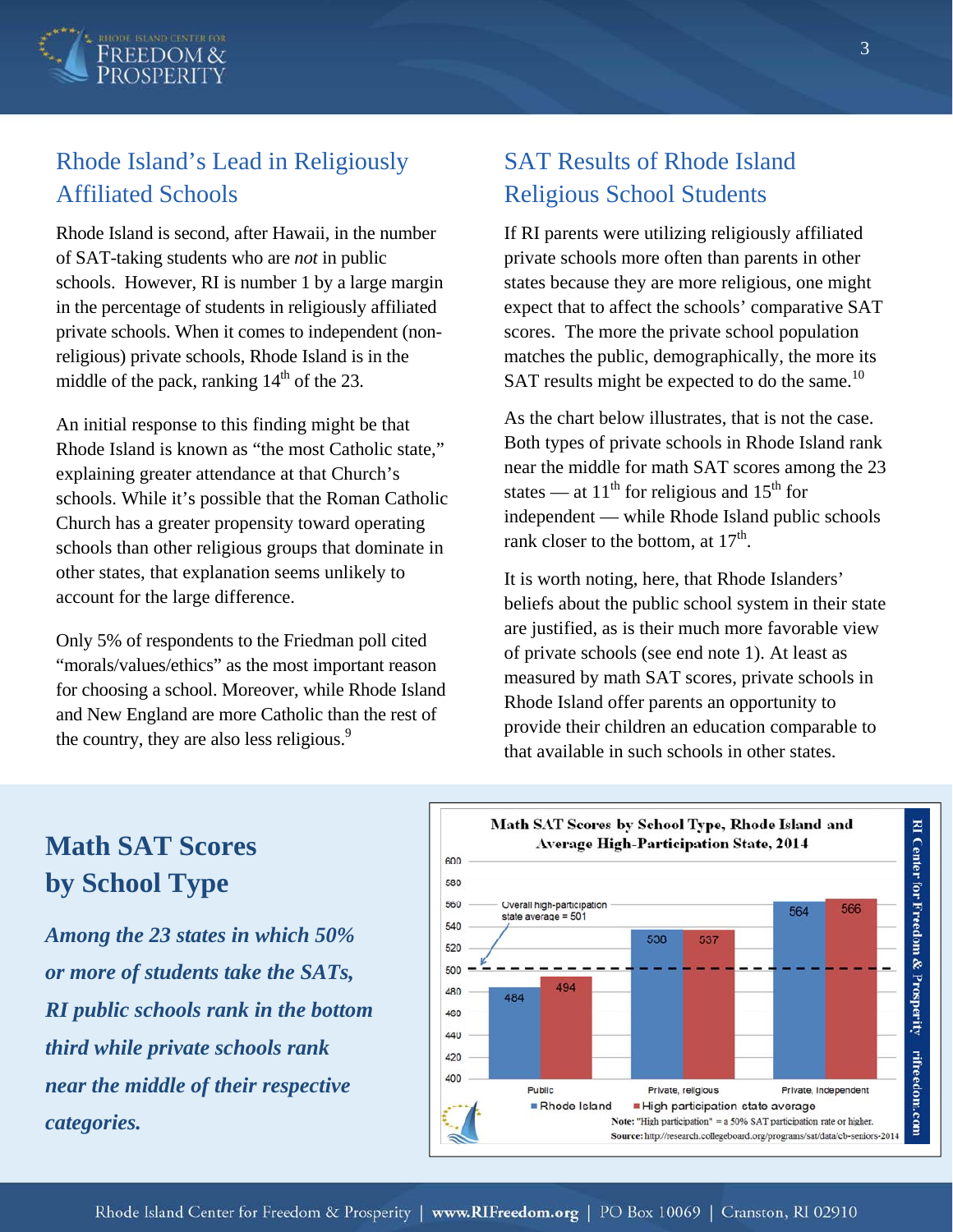

# RELIGIOUSLY AFFILIATED SCHOOLS AS SCHOOL CHOICE

#### A Lower-Cost Alternative

One explanation for the fact that Rhode Islanders utilize the state's network of religiously affiliated schools to such a high degree while utilizing independent private schools a little less than those in other states is that the former are a relatively lowcost alternative to public schools.

Additional research by the RI Center for Freedom & Prosperity (based on the 2011-2012 school year) finds religiously affiliated schools to have tuition well below their independent counterparts, with both lower than a public school costs per students.<sup>11</sup>

#### **Average Tuition or Per-Student Expenditure by Grade Level and School Type, 2011-2012 School Year (\$)**

|                      | K-8    | $9 - 12$ |
|----------------------|--------|----------|
| Public               | 14,144 | 15,314   |
| Private, religious   | 5,701  | 11,664   |
| Private, independent | 15,537 | 28,518   |

**Sources:** RIDE uniform chart of accounts; independent survey of private schools

Schools within the Roman Catholic Diocese of Providence, by far the largest group after public schools, are significantly less expensive than the religious school averages: \$4,912 for K-8 and \$9,963 for high school. Moreover, given their relationship with religious organizations, all religious schools tend to have in place multiple sources of aid or other means of lowering the actual cost to students' families.

## **CONCLUSION**

Even spending only a few thousand dollars per year on a child's tuition — above and beyond one of the highest state and local tax burdens in the country<sup>12</sup> — represents a substantial challenge and investment for many Rhode Island families. Nonetheless, data from the College Board shows that Rhode Islanders are making those sacrifices more often than their peers in other states.

Nearly one-quarter of SAT-taking students in Rhode Island were not attending one of the state's public schools. Over one-half of survey respondents say that they would send their children to private schools if they had that option.

Analyzing education in Rhode Island will be an ongoing process, but three themes are strengthened with each step taken:

- Rhode Islanders are right to be concerned about the schools their government operates.
- Rhode Island parents very much want alternatives to those schools.
- The people of Rhode Island have a right to shape education policy in a way that ensures that all children can realize their potential.

A broad and inclusive school choice reform that gives parents flexibility with the tax dollars that are set aside for education would immediately open doors of opportunity for Rhode Island's children. It would also create a strong incentive for government-run schools to expand and improve their offerings in order to win back the confidence of the communities that they serve.